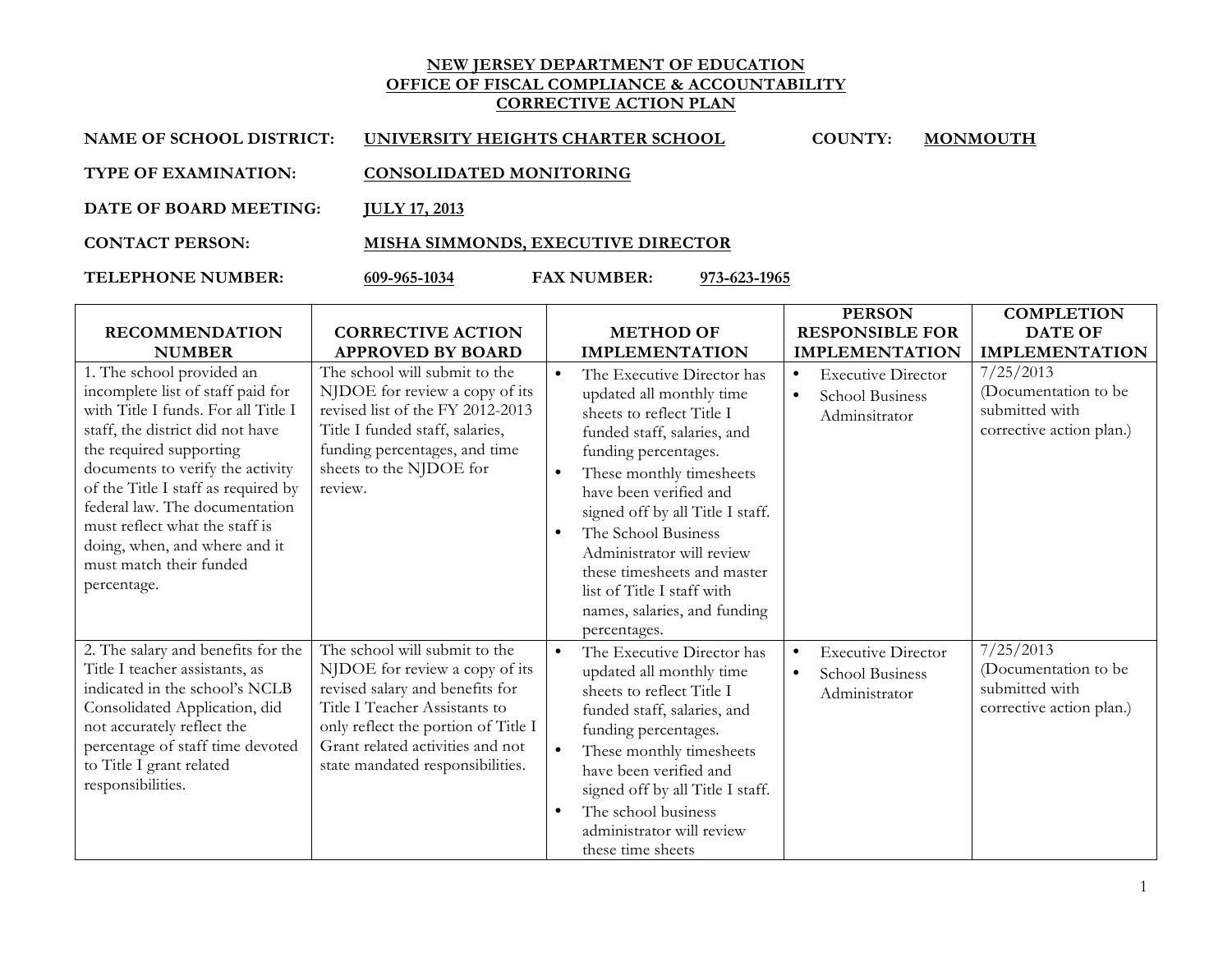| <b>RECOMMENDATION</b><br><b>NUMBER</b><br>3. The school did have Title I<br>program selection criteria and<br>course of action for remediation,<br>but did not have clearly defined<br>program exit criteria. All of these<br>elements must also be included<br>in the notification letter to<br>parents about their child's<br>participation in the Title I<br>program. | <b>CORRECTIVE ACTION</b><br><b>APPROVED BY BOARD</b><br>The school will submit to the<br>NJDOE for review a copy of its<br>revised parental notification<br>letter, including clearly defined<br>entry and exit criteria with<br>multiple measures. | $\bullet$<br>$\bullet$ | <b>METHOD OF</b><br><b>IMPLEMENTATION</b><br>Principals will meet with<br>instructional staff to define<br>entry and exit criteria.<br><b>Executive Director will</b><br>submit to board for policy<br>approval at August board<br>meeting. | <b>PERSON</b><br><b>RESPONSIBLE FOR</b><br><b>IMPLEMENTATION</b><br>• Executive Director<br>• Principals | <b>COMPLETION</b><br><b>DATE OF</b><br><b>IMPLEMENTATION</b><br>8/30/2013       |
|--------------------------------------------------------------------------------------------------------------------------------------------------------------------------------------------------------------------------------------------------------------------------------------------------------------------------------------------------------------------------|-----------------------------------------------------------------------------------------------------------------------------------------------------------------------------------------------------------------------------------------------------|------------------------|---------------------------------------------------------------------------------------------------------------------------------------------------------------------------------------------------------------------------------------------|----------------------------------------------------------------------------------------------------------|---------------------------------------------------------------------------------|
| 4. The school did not provide<br>evidence of convening the<br>annual Title I meeting for<br>parents to inform them of the<br>school's participation in Title I<br>and the Title I parental<br>involvement requirements and<br>rights.                                                                                                                                    | The school will submit to the<br>NJDOE for review a copy of its<br>invitational letter, meeting notes,<br>sign in sheets, and agenda from<br>the FY 2012-2013 Meeting held<br>March 25, 2013.                                                       | $\bullet$              | Special Projects Coordinator<br>invited parents to meeting in<br>early March.<br><b>Executive Director and</b><br>Special Projects Coordinator<br>held meeting on March 25,<br>2013.                                                        | • Executive Director<br>• Special Projects<br>Coordinator                                                | 7/25/2013<br>(Documentation to be<br>submitted with<br>corrective action plan.) |
| 5. The school has one Title I<br>paid teacher that does not meet<br>the highly qualified (HQT)<br>requirements. The staff member<br>only maintains a provisional<br>teacher's certification.<br>(Further clarification from<br>NJDOE indicated the teacher's<br>file had a sealed transcript and<br>missing certificate, meaning her<br>HQT status was uncertain).       | The school will submit to the<br>NJDOE for review a copy of<br>the teacher's job description,<br>transcript, and certification.                                                                                                                     | $\bullet$              | <b>Executive Director will</b><br>compile teacher's job<br>description, transcript, and<br>certification.                                                                                                                                   | • Executive Director                                                                                     | 7/25/2013<br>(Documentation to be<br>submitted with<br>corrective action plan.) |
| 6. The school has teachers who<br>do not meet the highly qualified<br>requirements; however the<br>Parents' Right-to-Know follow-<br>up letter was not sent by<br>November 1, 2012. The district<br>is required to send this letter to                                                                                                                                   | The school will submit to the<br>NJDOE for review a copy of its<br>Highly Qualified Teacher<br>(HQT) follow-up letter and send<br>a copy to the NJDOE for<br>review. Upon review from the<br>NJDOE, the school will issue a                         | $\bullet$              | <b>Executive Director will</b><br>prepare HQT follow-up<br>letter based on template<br>found on NJDOE website<br>and revised HQT<br>requirements posted at<br>http://www.state.nj.us/educ                                                   | • Executive Director                                                                                     | 7/25/2013<br>(Documentation to be<br>submitted with<br>corrective action plan.) |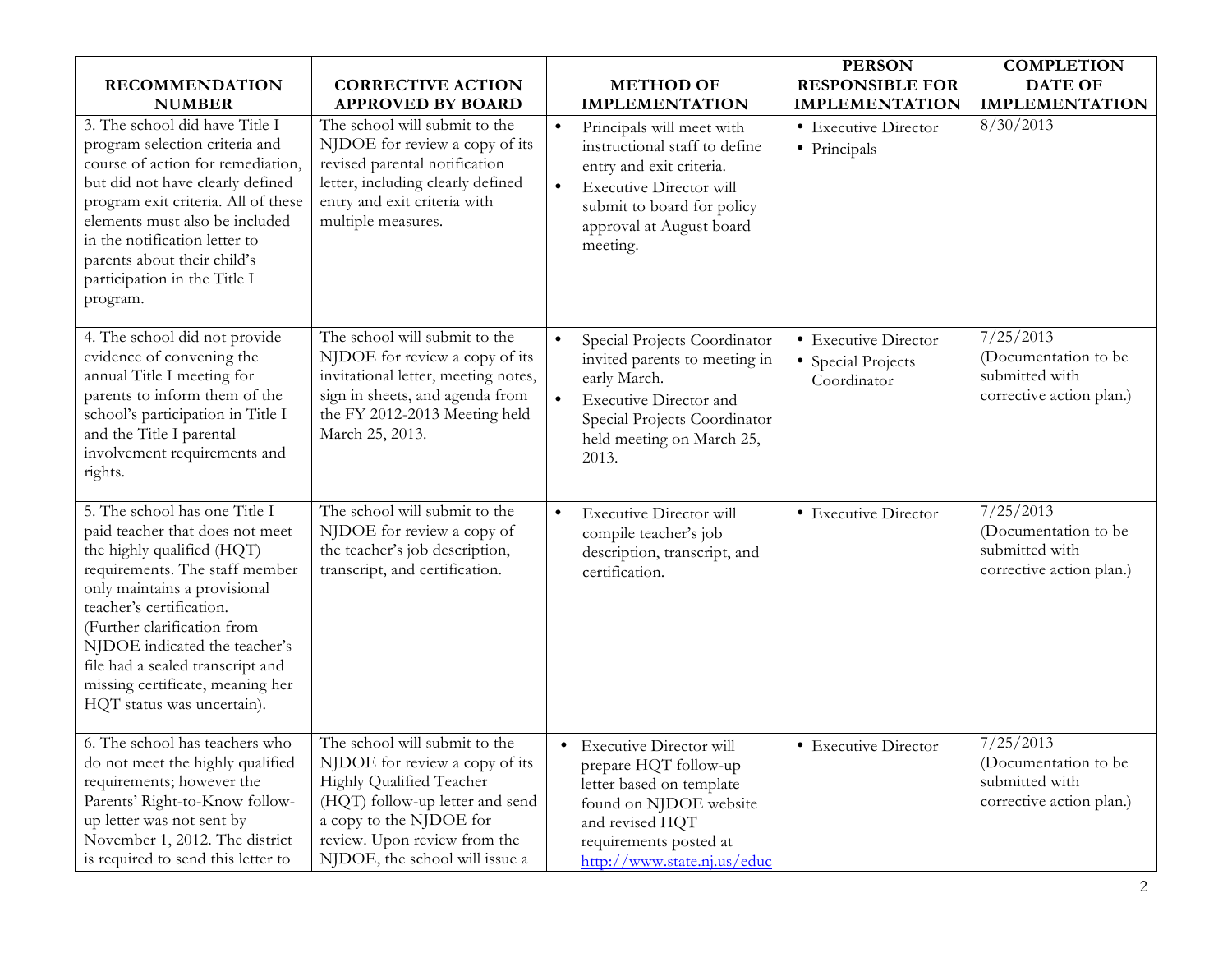|                                                                                                                                                                                                                                    |                                                                                                                                                                                                                                                                                                                                                              |                                                                                                                                                                                                                                                                                                 | <b>PERSON</b>                                              | <b>COMPLETION</b>                                                               |
|------------------------------------------------------------------------------------------------------------------------------------------------------------------------------------------------------------------------------------|--------------------------------------------------------------------------------------------------------------------------------------------------------------------------------------------------------------------------------------------------------------------------------------------------------------------------------------------------------------|-------------------------------------------------------------------------------------------------------------------------------------------------------------------------------------------------------------------------------------------------------------------------------------------------|------------------------------------------------------------|---------------------------------------------------------------------------------|
| <b>RECOMMENDATION</b>                                                                                                                                                                                                              | <b>CORRECTIVE ACTION</b>                                                                                                                                                                                                                                                                                                                                     | <b>METHOD OF</b>                                                                                                                                                                                                                                                                                | <b>RESPONSIBLE FOR</b>                                     | <b>DATE OF</b>                                                                  |
| <b>NUMBER</b>                                                                                                                                                                                                                      | <b>APPROVED BY BOARD</b>                                                                                                                                                                                                                                                                                                                                     | <b>IMPLEMENTATION</b>                                                                                                                                                                                                                                                                           | <b>IMPLEMENTATION</b>                                      | <b>IMPLEMENTATION</b>                                                           |
| the parents of any child who is<br>taught by a teacher who has not<br>yet met the highly qualified<br>requirements.                                                                                                                | follow-up letter to any child<br>taught by unqualified staff for<br>four consecutive weeks.                                                                                                                                                                                                                                                                  | ation/profdey/nclb/hqtchar<br>ts.pdf.                                                                                                                                                                                                                                                           |                                                            |                                                                                 |
| 7. The school's board of<br>trustees did not conduct its<br>annual review and adoption of<br>the parental involvement policy.                                                                                                      | The school will submit to the<br>NJDOE for review a copy of<br>revised parental involvement<br>policy. Upon review from the<br>NJDOE, the school will<br>distribute to parents of Title I<br>students in understandable and<br>uniform format once they meet<br>entry criteria.                                                                              | <b>Executive Director and</b><br>Special Projects Coordinator<br>held parent involvement<br>meeting on March 25, 2013<br>in which parents<br>collaborated on parental<br>involvement policy.<br><b>Board of Trustees</b><br>conducted annual review<br>and approved policy on July<br>17, 2013. | • Executive Director<br>• Special Projects<br>Coordinator  | 7/25/2013<br>(Documentation to be<br>submitted with<br>corrective action plan.) |
| 8. For the 2012, 2013 school<br>year, there is no evidence that<br>the school's school-parent<br>compact was developed in<br>conjunction with and distributed<br>to parents.                                                       | The school will submit to the<br>NJDOE for review a copy of<br>revised school-parent compact<br>and evidence of development in<br>collaboration with parents of<br>Title I students. Upon review<br>from the NJDOE, the school<br>will distribute to parents of<br>school-parent compact once<br>they meet entry criteria.                                   | Executive Director and<br>$\bullet$<br>Special Projects Coordinator<br>held parent involvement<br>meeting on March 25, 2013<br>in which parents<br>collaborated on school-<br>parent compact.<br>Board of Trustees approved<br>school-parent compact on<br>July 17, 2013.                       | • Executive Director<br>• Special Projects<br>Coordinator  | 7/25/2013<br>(Documentation to be<br>submitted with<br>corrective action plan.) |
| 9. The school's use of Title I,<br>Part A funds to pay for the<br>STEP program supplants state<br>and local funds. This program<br>includes the assessment of all<br>students and is not limited to<br>Title I student assessment. | This recommendation was<br>received verbally in November<br>before STEP program charges<br>were made, so Title I funding<br>was never used for STEP. The<br>school will submit to the<br>NJDOE for review a copy of<br>the amended NCLB application<br>showing removal of STEP<br>program, as well as evidence<br>other funding was used to pay<br>for STEP. | <b>Executive Director stopped</b><br>$\bullet$<br>STEP from using Title I<br>funding.<br>School Business Admini-<br>strator amended NCLB<br>application to remove STEP<br>from Title I budget.<br>Other funding was used to<br>$\bullet$<br>pay for STEP program.                               | • Executive Director<br>• School Business<br>Administrator | 8/30/2013                                                                       |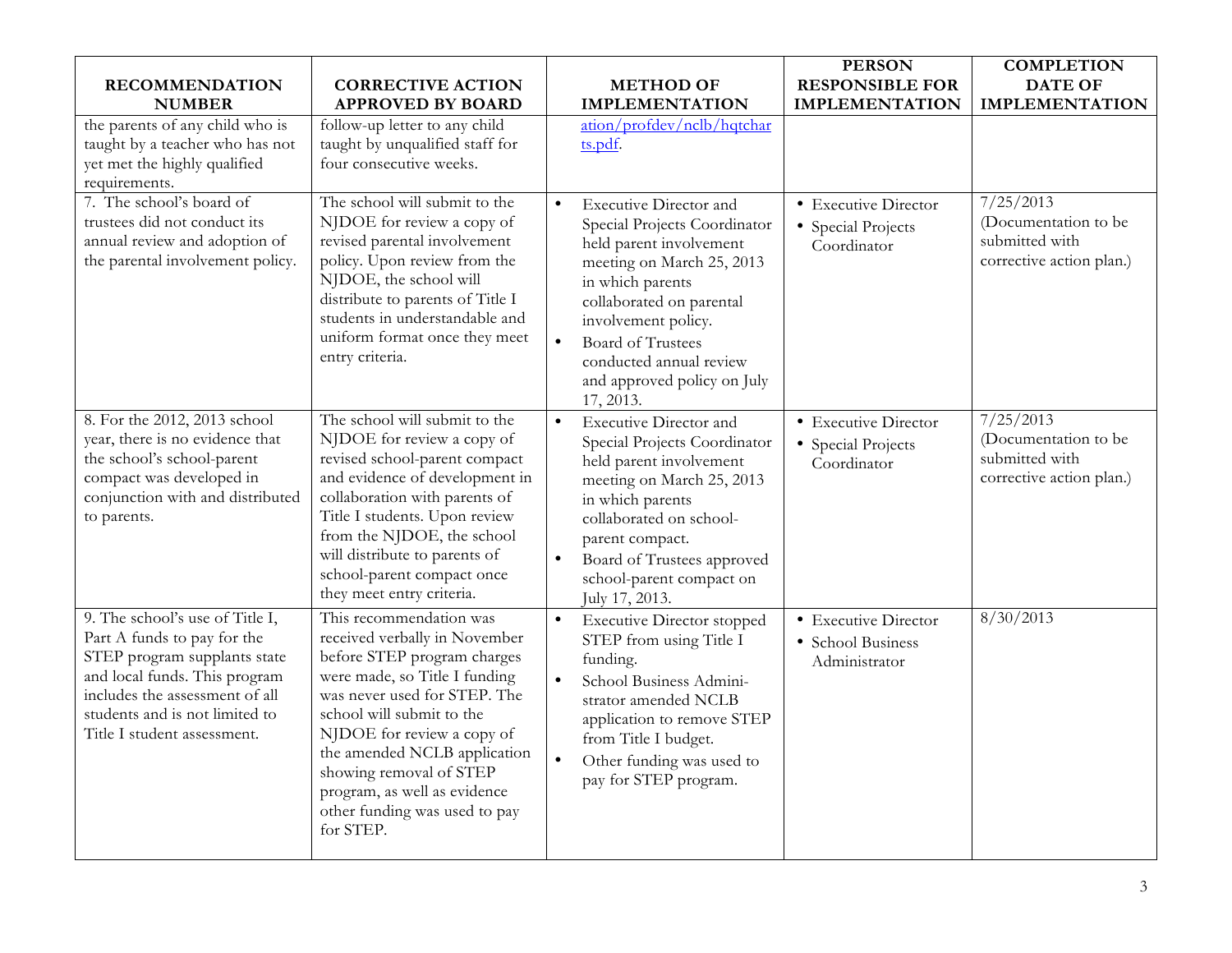|                                                                                                                                                                                                                                                                                                                                                                                                                            |                                                                                                                                                                                                                                                                                                                                                                                                                                            |                        |                                                                                                                                                                                                                                                                                                                                                      | <b>PERSON</b>          | <b>COMPLETION</b>     |
|----------------------------------------------------------------------------------------------------------------------------------------------------------------------------------------------------------------------------------------------------------------------------------------------------------------------------------------------------------------------------------------------------------------------------|--------------------------------------------------------------------------------------------------------------------------------------------------------------------------------------------------------------------------------------------------------------------------------------------------------------------------------------------------------------------------------------------------------------------------------------------|------------------------|------------------------------------------------------------------------------------------------------------------------------------------------------------------------------------------------------------------------------------------------------------------------------------------------------------------------------------------------------|------------------------|-----------------------|
| <b>RECOMMENDATION</b>                                                                                                                                                                                                                                                                                                                                                                                                      | <b>CORRECTIVE ACTION</b>                                                                                                                                                                                                                                                                                                                                                                                                                   |                        | <b>METHOD OF</b>                                                                                                                                                                                                                                                                                                                                     | <b>RESPONSIBLE FOR</b> | <b>DATE OF</b>        |
| <b>NUMBER</b>                                                                                                                                                                                                                                                                                                                                                                                                              | <b>APPROVED BY BOARD</b>                                                                                                                                                                                                                                                                                                                                                                                                                   |                        | <b>IMPLEMENTATION</b>                                                                                                                                                                                                                                                                                                                                | <b>IMPLEMENTATION</b>  | <b>IMPLEMENTATION</b> |
| 10. The school did not con-<br>sistently convene identification,<br>eligibility/IEP. Reevaluation<br>planning, and eligibility/IEP<br>meetings for students referred<br>and/or eligible for special<br>education and related services<br>and referred and/or eligible for<br>speech languages services with<br>the required participants.<br>Noncompliance was due to a<br>lack of implementation of<br>school procedures. | The school will submit to the<br>NJDOE for review a copy of<br>agenda, materials, and sign-in<br>sheets for in-service training of<br>child study team members<br>regarding the procedures for<br>implementing the requirements<br>for NJAC 6A:14-2.3(k)1(i-vii);<br>20 USC 1414(d)(1)(B); and 34<br>CFR300.321(a). The school will<br>also implement an online special<br>education management and IEP<br>software to support compliance. | $\bullet$              | <b>Executive Director will</b><br>review cited code and<br>coordinate in-service<br>training.<br>Child Study Team members<br>and speech language<br>specialists will attend in-<br>service training in August or<br>September 2013.<br>IEP Direct online special<br>education and IEP<br>management system will be<br>implemented in August<br>2013. | • Executive Director   | 9/30/2013             |
| 11. The school did not conduct<br>meetings within 20 calendar days<br>of a written request for<br>evaluation for students referred<br>for special education and related<br>services or speech-language<br>services to determine if an<br>evaluation was warranted.<br>Noncompliance was due to a<br>lack of implementation of<br>school procedures.                                                                        | The school will submit to the<br>NJDOE for review a copy of<br>agenda, materials, and sign-in<br>sheets for in-service training of<br>child study team members<br>regarding the procedures for<br>implementing the requirements<br>for NJAC 6A:14-2.5(b)6;3.3(e)<br>and 3.6(b). The school will also<br>implement an online special<br>education management and IEP<br>software to support compliance.                                     | $\bullet$<br>$\bullet$ | <b>Executive Director will</b><br>review cited code and<br>coordinate in-service<br>training.<br>Child Study Team members<br>and speech language<br>specialists will attend in-<br>service training in August or<br>September 2013.<br>IEP Direct online special<br>education and IEP<br>management system will be<br>implemented in August<br>2013. | • Executive Director   | 9/30/2013             |
| 12. The school did not consis-<br>tently inform parents regarding<br>initial identification eligibility,<br>IEP meetings, reevaluation plan-<br>ning, reevaluation eligibility and<br>IEP meetings through provision<br>of notice of a meeting for stu-<br>dents referred and/or eligible for                                                                                                                              | The school will submit to the<br>NJDOE for review a copy of<br>agenda, materials, and sign-in<br>sheets for in-service training of<br>child study team members<br>regarding the procedures for<br>implementing the requirements<br>for NJAC 6A:14-2.3(k)3,5; 20                                                                                                                                                                            | $\bullet$<br>$\bullet$ | <b>Executive Director will</b><br>review cited code and<br>coordinate in-service<br>training.<br>Child Study Team members<br>and speech language<br>specialists will attend in-<br>service training in August or                                                                                                                                     | • Executive Director   | 9/30/2013             |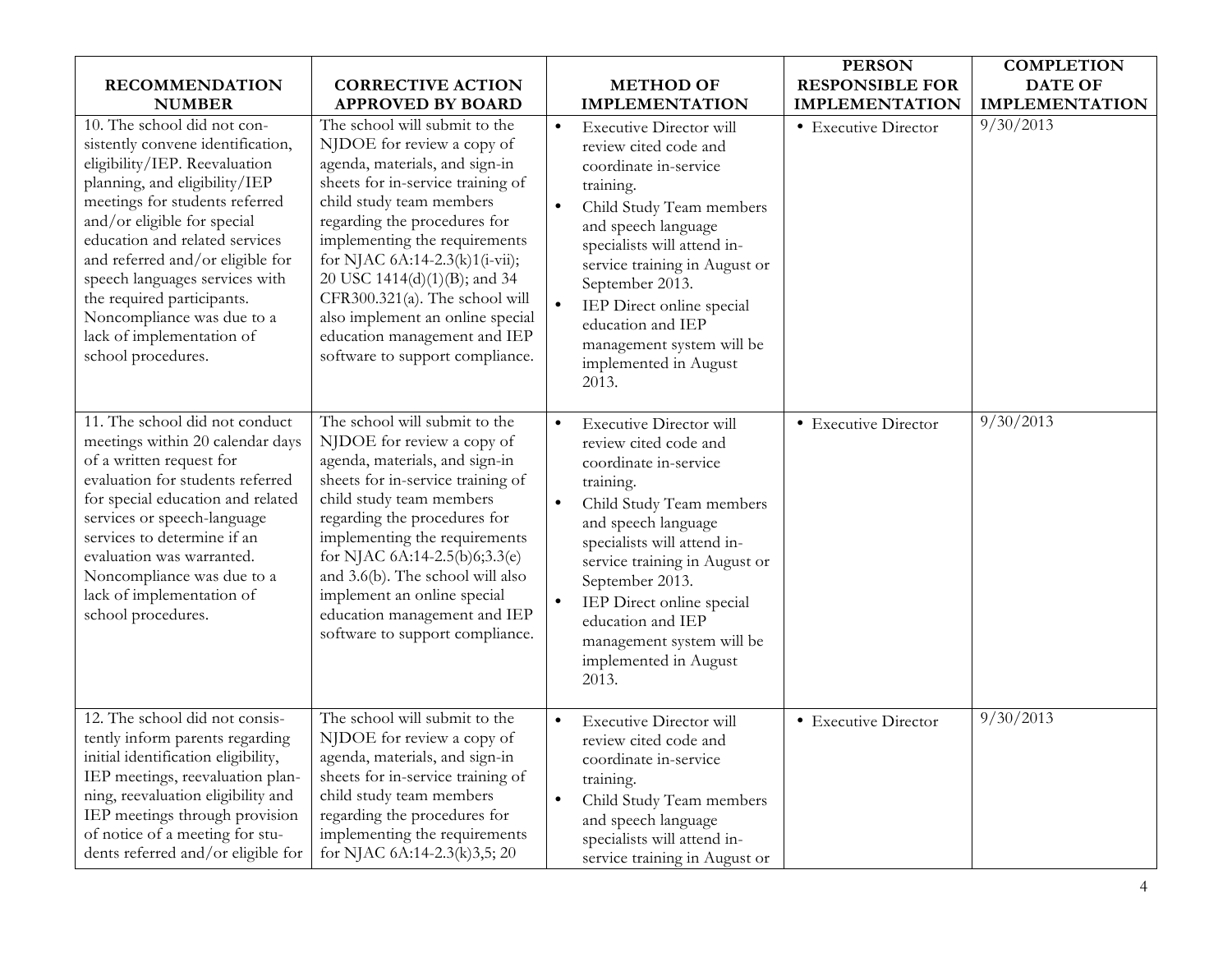| <b>RECOMMENDATION</b><br><b>NUMBER</b><br>special education and related ser-<br>vices or speech-language ser-<br>vices. When notice of a meeting<br>was provided, it did not include<br>all required components. Non-<br>compliance was due to a lack of<br>implementation of procedures.                                 | <b>CORRECTIVE ACTION</b><br><b>APPROVED BY BOARD</b><br>USC 1414 (b)(1); and 34 CFR<br>300.304 (a). The school will also<br>implement an online special<br>education management and IEP<br>software to support compliance.                                                                                                                                                                                                                                                            | <b>METHOD OF</b><br><b>IMPLEMENTATION</b><br>September 2013.<br>IEP Direct online special<br>$\bullet$<br>education and IEP<br>management system will be<br>implemented in August<br>2013.                                                                                                                                                    | <b>PERSON</b><br><b>RESPONSIBLE FOR</b><br><b>IMPLEMENTATION</b> | <b>COMPLETION</b><br><b>DATE OF</b><br><b>IMPLEMENTATION</b> |
|---------------------------------------------------------------------------------------------------------------------------------------------------------------------------------------------------------------------------------------------------------------------------------------------------------------------------|---------------------------------------------------------------------------------------------------------------------------------------------------------------------------------------------------------------------------------------------------------------------------------------------------------------------------------------------------------------------------------------------------------------------------------------------------------------------------------------|-----------------------------------------------------------------------------------------------------------------------------------------------------------------------------------------------------------------------------------------------------------------------------------------------------------------------------------------------|------------------------------------------------------------------|--------------------------------------------------------------|
| 13. The school did not consis-<br>tently inform parents of<br>proposed actions through<br>provision of written notice<br>containing all required<br>components for students<br>referred and/or eligible for<br>speech-language services.<br>Noncompliance was due to a<br>lack of implementation of<br>school procedures. | The school will submit to the<br>NJDOE for review a copy of<br>agenda, materials, and sign-in<br>sheets for in-service training of<br>child study team members<br>regarding the procedures for<br>implementing the requirements<br>for NJAC $6A:14-2.3(f)$ and<br>2.3(g)1-7; 20 USC 1414<br>$(b)(1)(c)(4)(A);$ and 34 CFR<br>300.304 (a)(4) and 300.305(a).<br>The school will also implement<br>an online special education<br>management and IEP software<br>to support compliance. | <b>Executive Director will</b><br>$\bullet$<br>review cited code and<br>coordinate in-service<br>training.<br>Speech Language Specialists<br>will attend in-service training<br>in August or September<br>2013.<br>IEP Direct online special<br>$\bullet$<br>education and IEP<br>management system will be<br>implemented in August<br>2013. | • Executive Director                                             | 9/30/2013                                                    |
| 14. The school did not maintain<br>documentation of the frequency,<br>duration, and effectiveness of<br>the interventions provided in the<br>general education setting<br>through the Intervention and<br>Referral Services (I&RS).<br>Noncompliance was due to a<br>lack of implementation of<br>school procedures.      | The school will submit to the<br>NJDOE for review a copy of<br>agenda, materials, and sign-in<br>sheets for in-service training of<br>administrators and I&RS<br>members regarding the<br>procedures for implementing<br>the requirements for NJAC<br>$6A:14-3.3(C)$ .                                                                                                                                                                                                                | <b>Executive Director will</b><br>$\bullet$<br>review cited code and<br>coordinate in-service<br>training.<br>I&RS staff members and<br>$\bullet$<br>administrators will attend in-<br>service training in August or<br>September 2013.                                                                                                       | • Executive Director                                             | 9/30/2013                                                    |
| 15. The school did not conduct<br>all required sections of the<br>functional assessment as a<br>component of initial evaluations                                                                                                                                                                                          | The school will submit to the<br>NJDOE for review a copy of<br>agenda, materials, and sign-in<br>sheets for in-service training of                                                                                                                                                                                                                                                                                                                                                    | <b>Executive Director will</b><br>$\bullet$<br>review cited code and<br>coordinate in-service<br>training.                                                                                                                                                                                                                                    | • Executive Director                                             | 9/30/2013                                                    |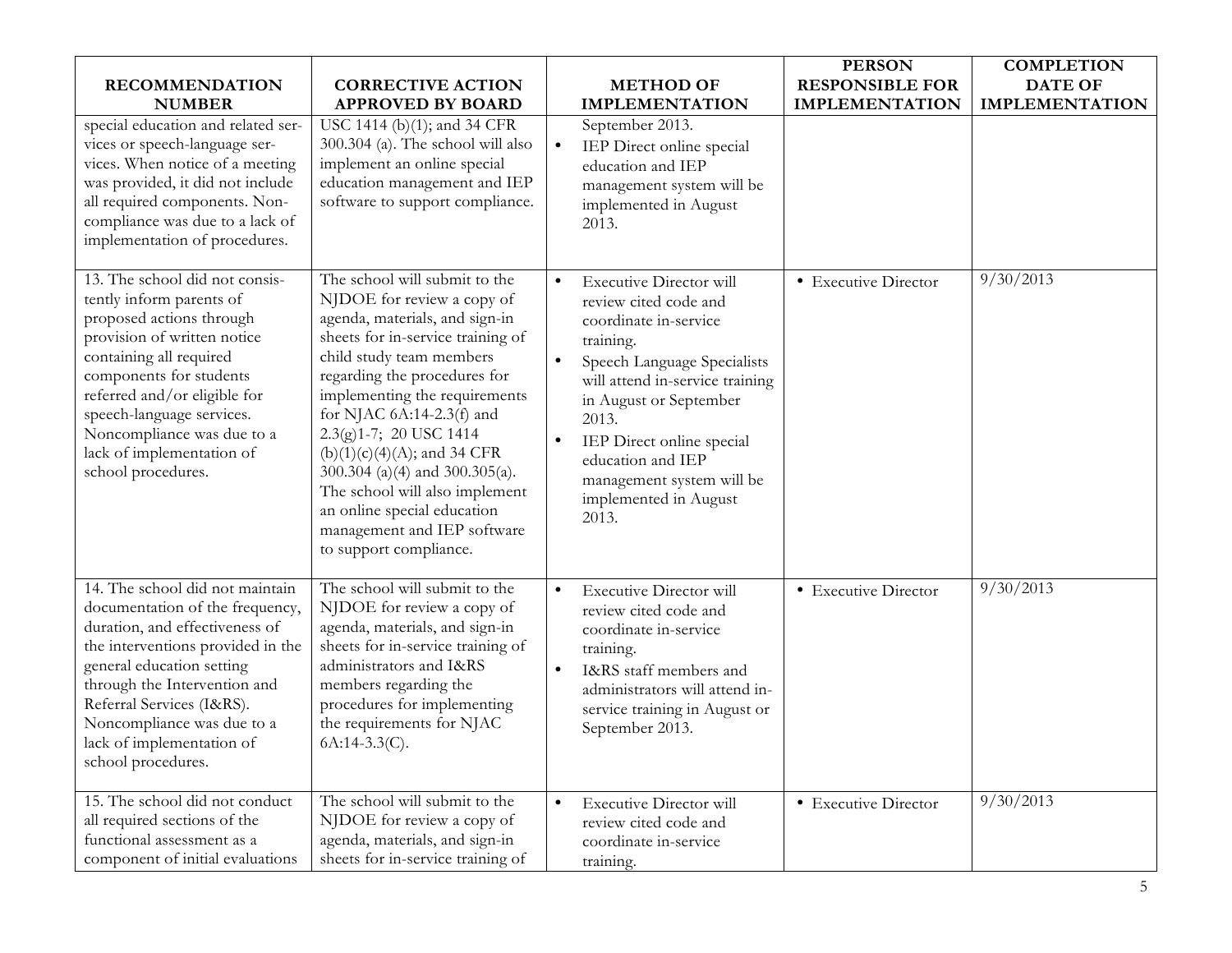|                                                                                                                                                                                                                                                                                                                                      |                                                                                                                                                                                                                                                                                                                                                                                                                                                                         |                                     |                                                                                                                                                                                                                                                                                                                                                      | <b>PERSON</b>          | <b>COMPLETION</b>     |
|--------------------------------------------------------------------------------------------------------------------------------------------------------------------------------------------------------------------------------------------------------------------------------------------------------------------------------------|-------------------------------------------------------------------------------------------------------------------------------------------------------------------------------------------------------------------------------------------------------------------------------------------------------------------------------------------------------------------------------------------------------------------------------------------------------------------------|-------------------------------------|------------------------------------------------------------------------------------------------------------------------------------------------------------------------------------------------------------------------------------------------------------------------------------------------------------------------------------------------------|------------------------|-----------------------|
| <b>RECOMMENDATION</b>                                                                                                                                                                                                                                                                                                                | <b>CORRECTIVE ACTION</b>                                                                                                                                                                                                                                                                                                                                                                                                                                                |                                     | <b>METHOD OF</b>                                                                                                                                                                                                                                                                                                                                     | <b>RESPONSIBLE FOR</b> | <b>DATE OF</b>        |
| <b>NUMBER</b>                                                                                                                                                                                                                                                                                                                        | <b>APPROVED BY BOARD</b>                                                                                                                                                                                                                                                                                                                                                                                                                                                |                                     | <b>IMPLEMENTATION</b>                                                                                                                                                                                                                                                                                                                                | <b>IMPLEMENTATION</b>  | <b>IMPLEMENTATION</b> |
| for students referred for special<br>education and related services<br>and for students referred for<br>speech-language services.<br>Specifically, the school did not<br>include the review of prior<br>interventions and teacher<br>interviews. Noncompliance was<br>due to a lack of implementation<br>of school procedures.       | child study team members<br>regarding the procedures for<br>implementing the requirements<br>for NJAC 6A:14-3.4(f)4(i-vi); 20<br>USC 1414 (b)(4) and (5); and 34<br>CFR 300.306 (c)(i). The school<br>will also implement an online<br>special education management<br>and IEP software to support<br>compliance.                                                                                                                                                       | $\bullet$<br>$\bullet$              | Child Study Team and<br>speech language specialist<br>members will attend in-<br>service training in August or<br>September 2013<br>IEP Direct online special<br>education and IEP<br>management system will be<br>implemented in August<br>2013.                                                                                                    |                        |                       |
| 16. The school did not conduct<br>reevaluations within three years<br>of the previous classification<br>date for students currently<br>eligible for special education and<br>related services. Noncompliance<br>was due to a lack of implemen-<br>tation of school procedures.                                                       | The school will submit to the<br>NJDOE for review a copy of<br>agenda, materials, and sign-in<br>sheets for in-service training of<br>child study team members regar-<br>ding the procedures for imple-<br>menting the requirements for<br>NJAC 6A:14-3.7(i) and 14-<br>3.8(a); 20 USC 1414 (a)(2)(B)(ii)<br>and (d); & 34 CFR 300.324(b)1.<br>The school will also implement<br>an online special education<br>management and IEP software<br>to support compliance.   | $\bullet$<br>$\bullet$<br>$\bullet$ | <b>Executive Director will</b><br>review cited code and<br>coordinate in-service<br>training.<br>Child Study Team members<br>will attend in-service training<br>in August or Sepetember<br>2013.<br>IEP Direct online special<br>education and IEP<br>management system will be<br>implemented in August<br>2013.                                    | • Executive Director   | 9/30/2013             |
| 17. The school did not<br>consistently provide copies of<br>evaluation reports to parents at<br>least 10 days prior to the<br>determination of eligibility<br>following initial evaluations and<br>reevaluations when assessments<br>were conducted. Noncompliance<br>was due to a lack of implemen-<br>tation of school procedures. | The school will submit to the<br>NJDOE for review a copy of<br>agenda, materials, and sign-in<br>sheets for in-service training of<br>child study team members and<br>speech language specialists<br>regarding the procedures for<br>implementing the requirements<br>for NJAC 6A:14-3.5(a); 20 USC<br>1414 (b)(4_; and 34 CFR<br>$300.306(a)$ . The school will also<br>implement an online special<br>education management and IEP<br>software to support compliance. | $\bullet$                           | <b>Executive Director will</b><br>review cited code and<br>coordinate in-service<br>training.<br>Child Study Team and<br>speech language specialists<br>members will attend in-<br>service training in August or<br>September 2013.<br>IEP Direct online special<br>education and IEP<br>management system will be<br>implemented in August<br>2013. | • Executive Director   | 9/30/2013             |